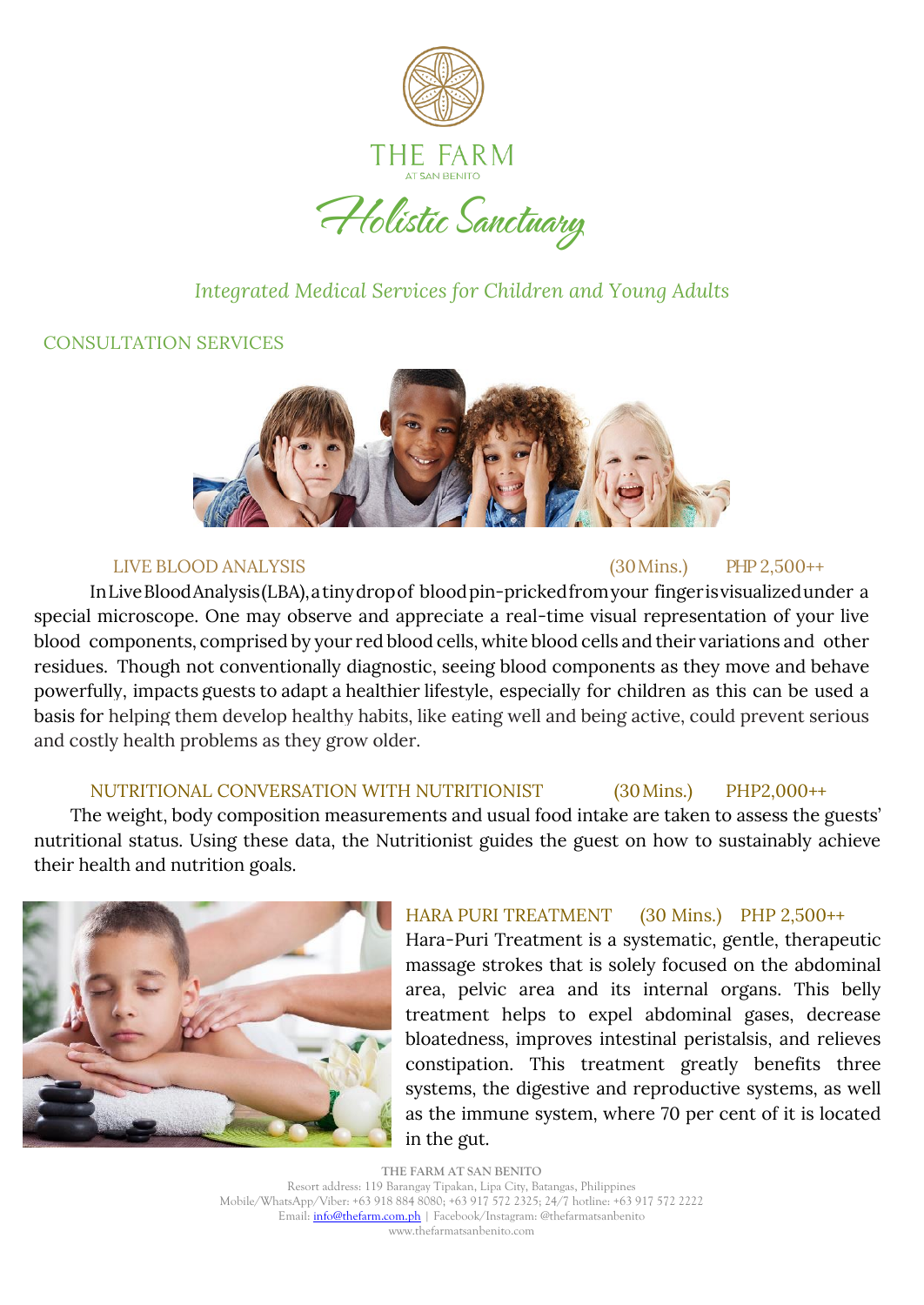### ABDOMINAL/KIDNEY AND BELLY COMPRESS (30 Mins/Compress) PHP 2,000++

Philippine Traditional Medicine includes the use of Tapal, the application of special medicinal leaves warmed with oil, to treat ailments. Our internal organ compresses continue this healing tradition to soothe internal organs, such as the liver, the kidneys and the reproductive organs. Aside from their healing benefits, compresses are very relaxing and may aid in sleeping. At The Farm, this is given while the guest is being nourished with Solfeggio healing frequency sounds.

## PSYCHOEMOTIONAL STABILIZING TECHNIQUES (60 Mins.) PHP 6,000++

Youth affected by complex trauma may demonstrate difficulty in the area of self-care. Some were never taught to care for their bodies through cleanliness, healthy eating, sleep-hygiene, exercise, and routine medical and dental care. The dedicated and specialized doctors at the Farm have created techniques to control and manage such episodes and help children and young adolescents have a more productive and stress free lifestyle.

## TAKE HOME THERAPIES (60 Mins.) PHP 6,000++

Children and adolescents who have experienced trauma are at high risk of developing post‐ traumatic stress disorder (PTSD) and other negative emotional, behavioral and mental health outcomes, all of which are associated with high personal and health costs. A wide range of psychological treatments are used to prevent negative outcomes associated with trauma in children and adolescents.

## IMMUNO BOOST PACKAGE for CHILDREN PHP

Combination of Vitamin C and Probiotics especially created for children's growth and development.

## DENTAL SERVICES

## ORAL PROPHYLAXIS **PHP 5,000++**

For gingivitis, gum bleeding, bad breath Is a procedure designed with curative and preventive effect, a session of dental cleaning boosts your overall health and gives you a great feeling. It helps lower your risk for some diseases, like heart disease and stroke. This is consisting of complete removal of foreign matters that has potential to enter in our body. Removal of these irritants helps your saliva neutralize acid in your mouth, freeing you from tooth decay and giving you fresher breath. Therefore, this is a total oral detoxification that complements your Wellness Program during your stay here at The Farm.

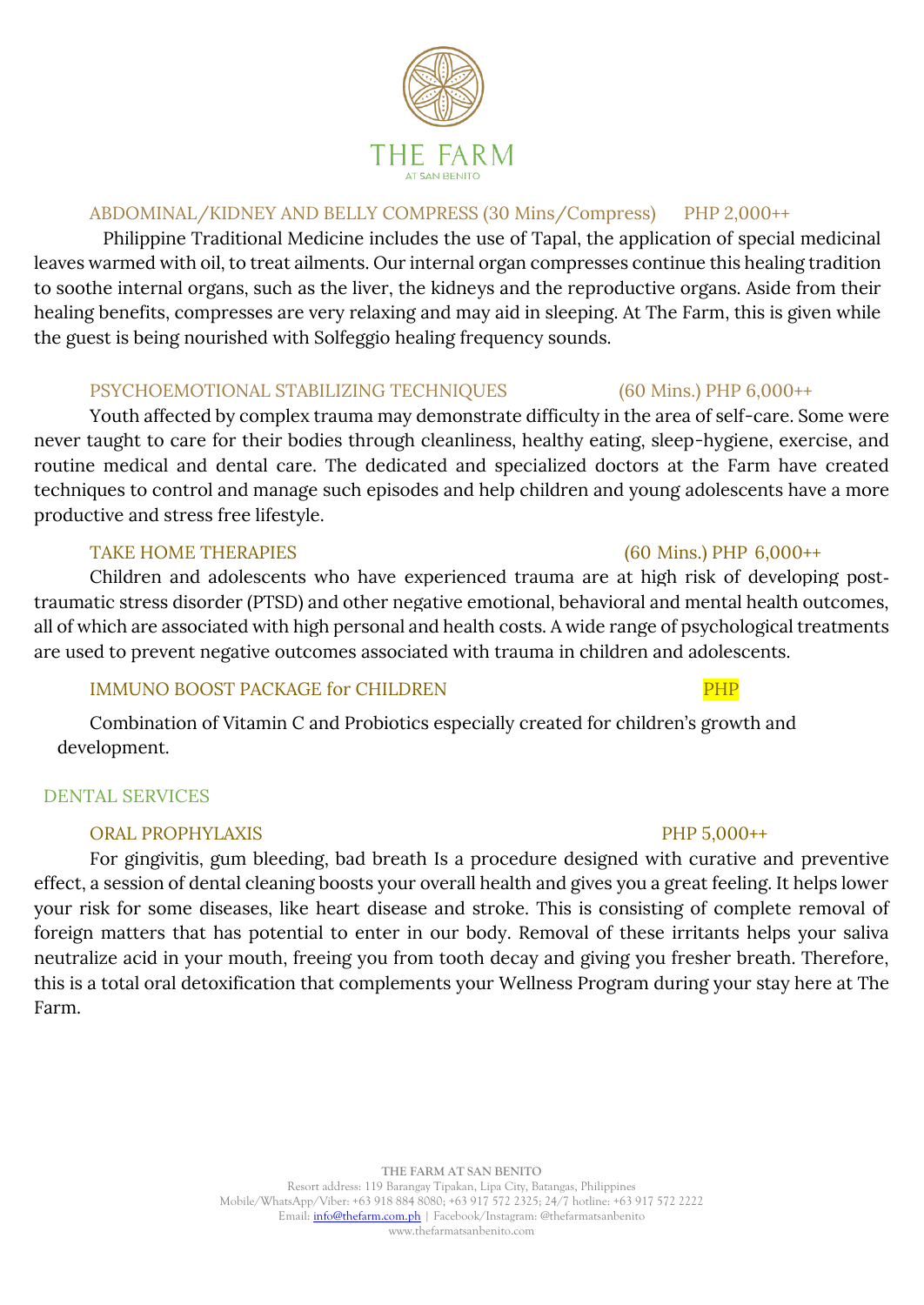

Kiddie & Teens Healing Spa Treatments



Modernization can be viewed as a double-edged sword as it means a faster pace of living, coupled with grueling demands both from professional and personal aspects of life. As such, grownups have often been the focus of detox, wellness program and spa treatments, but this does not mean children, because of the different lifestyle and demands required of them, will not encounter stress until they reach adulthood.

The Farm's Kiddie and Teens Spa treatment and services introduces a concept of "Bringing Back the Joy" where innocence from the early age is celebrated and magnified. Here, kids are encouraged to just have fun and enjoy life while maintaining or restoring the ideal alkalinity of their body and automatically strengthen their immune system. These are achieved through laughter therapy combined with vegan and edible products aimed to nourish their body. This also include a variety of procedures using fresh and vibrant colorful products designed to keep children amused and mesmerized as they are getting healthier and happier.

Kiddie Spa menu includes Water Wellness Therapy, Gentle Body Scrubs, Bath Tubs, Facials, Massages, Foot Scrubs, Manicure and Pedicure for a 'happy feet' procedure.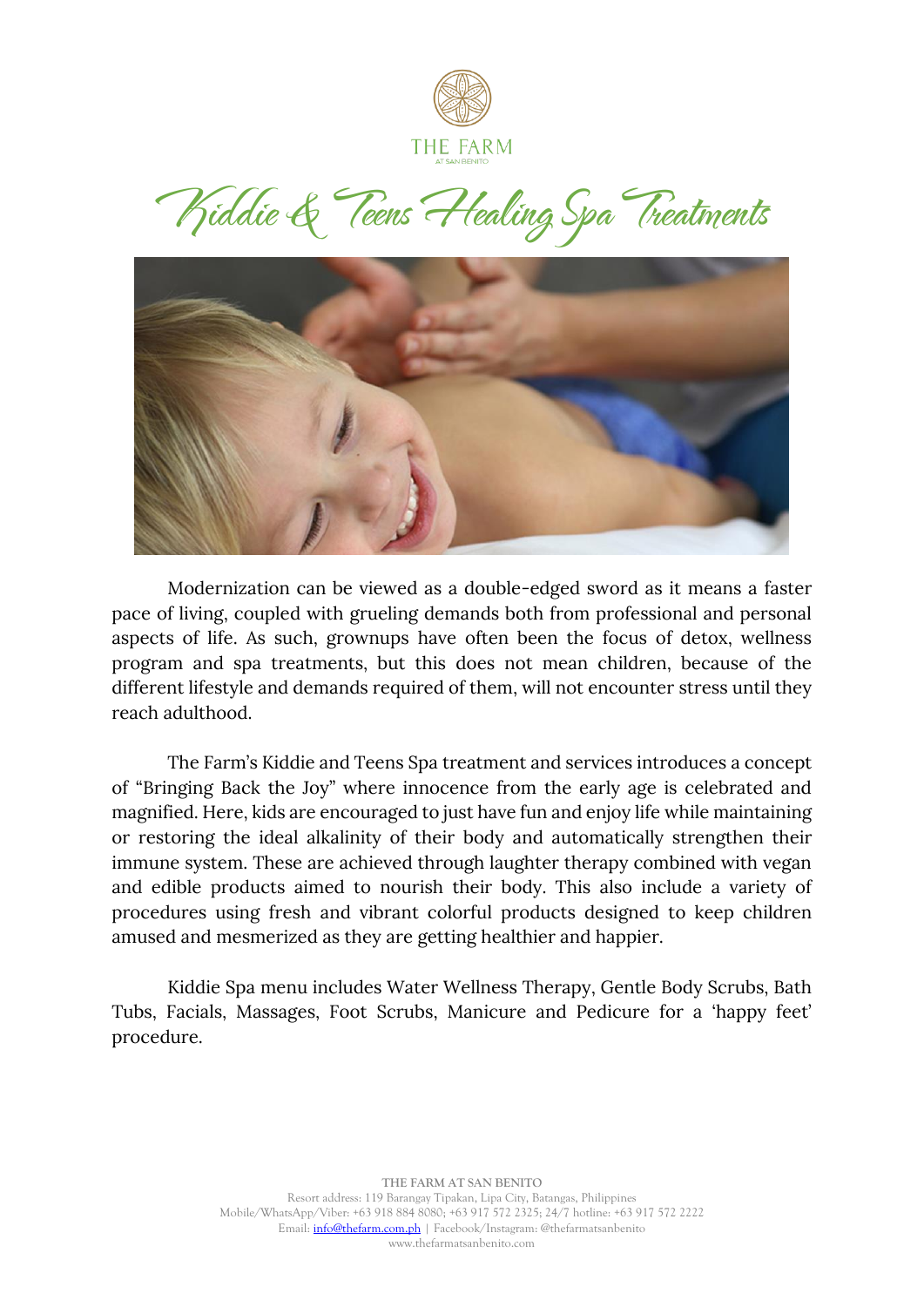

### LITTLE PRINCE AND PRINCESS *Choco Milk Body Scrubs*

| 60 Mins. |           | PHP 6,000++  |
|----------|-----------|--------------|
|          | 90 Mins.  | PHP 8,000++  |
|          | 120 Mins. | PHP 10,000++ |



Choco milk body scrubs are the trio fusion of raw Cacao, fresh coconut milk and Tamanu oil. This gentle unification of body scrubs is an ultimate skin superfood and immune boosting treatment. Raw cacao dried seed is one of the highest sources of magnesium, contained higher antioxidants, highly nutritious, anti-microbial, anti-viral, and contains calcium, zinc, copper and

selenium. The sweet aroma and luxurious benefits will immediately relax the mind, body and spirit. It also contains lauric acid, which is easily digested, absorbed, and quickly metabolized by the body and brain for energy. It has high levels of Vitamin C which helps the skin maintain elasticity, flexibility and an overall silky feel and glowing complexion.

### **Note:**

- 60-Minute Treatment includes 30 mins. Body Scrub and 30 mins. Choco Milk **Bath**
- 90-Minute Treatment includes 30 mins. Body Scrub, 30 mins. Choco Milk Bath, and 30 mins. Lullaby Massage
- 120-Minute Treatment includes 30 mins. Body Scrub, 30 mins. Choco Milk Bath, and 60 mins. Lullaby Massage

PURPLE BLISS BODY SCRUBS 60 Mins. PHP 6,000++ **Ternate Flower and Aloe Vera** 90 Mins. PHP 8,000++ 120 Mins. PHP 10,000++



The Kiddie colorful treatment has a scientific studies and reconfirmed with evidence and result to address poor eyesight, hair loss, skin problem, antimicrobial, antidiabetic, blood platelet aggregation-inhibiting and for use as a vascular smooth muscle relaxing properties. The key components of Aloe Vera, Tamanu and Ternatea Flower or commonly known as "Butterfly Pea", which has long been a part of the Traditional

Ayurvedic medicine and, for centuries, served as "a memory enhancer, nootropic,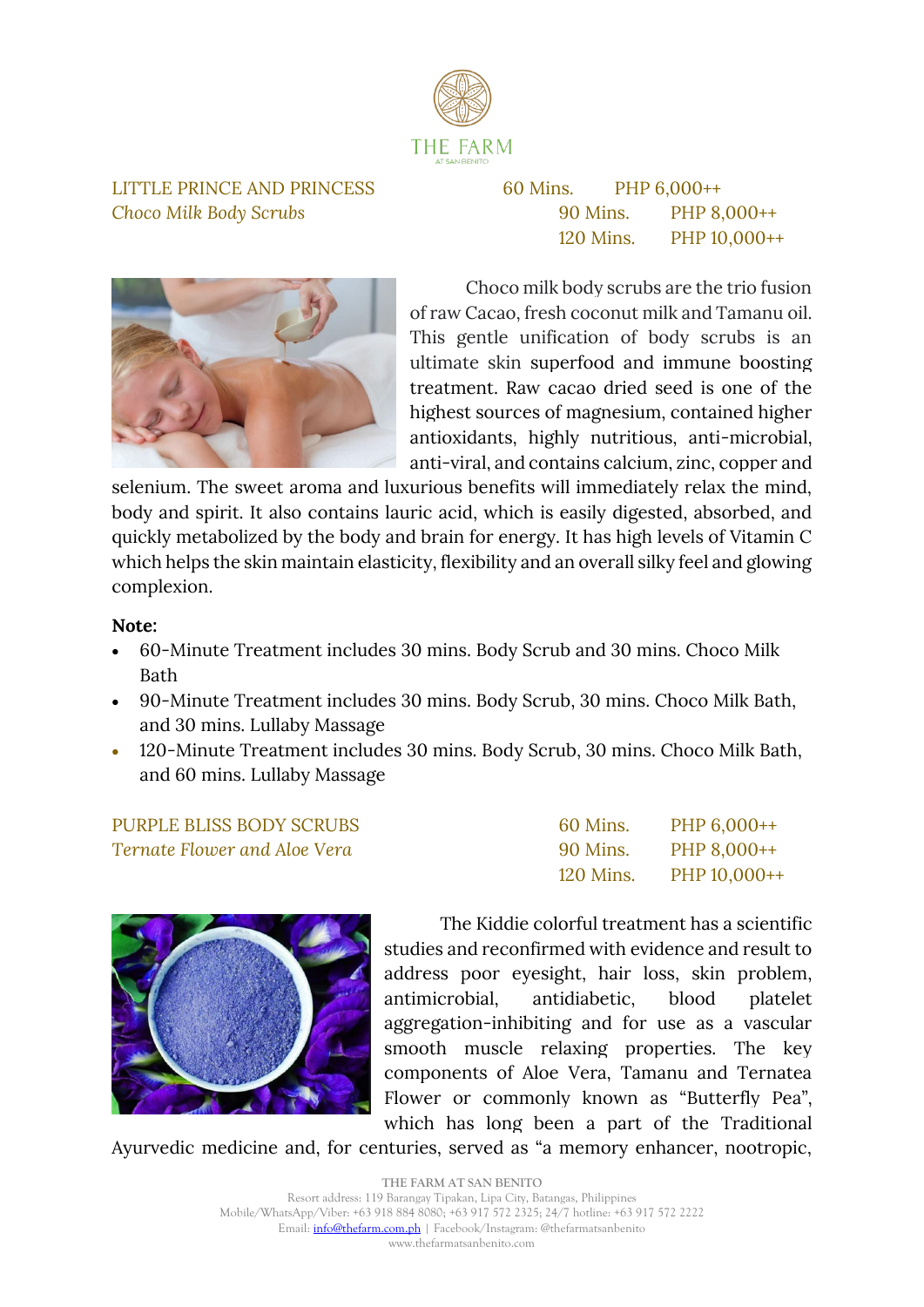

anti-stress, anxiolytic, antidepressant, anticonvulsant and tranquilizing agent." The vivacious color of the flowers is referred to as "Bunga Telang", which means "clear vision", aptly so as it is highly beneficial for maintaining strong and healthy eyes. These are further amplified into capillaries through the stimulation of skin pores and reawakening the brain cells memory in the integration of rhythmical movement of Yen and Yang energy. The skin cells will ingest all living nutrients and medicinal components that will enhance metabolic function, encourage repair and boost detoxification by eliminating toxins and shedding off accumulated fluids retention from the system. Treatment will result in a glowing healthy skin, sustaining freshness and youthfulness of the inside and on the outside.

### **Note:**

- 60-Minute Treatment includes 30 mins. Body Scrub and 30 mins. Purple Bliss Bath
- 90-Minute Treatment includes 30 mins. Body Scrub, 30 mins. Purple Bliss Bath, and 30 mins. Lullaby Massage
- 120-Minute Treatment includes 30 mins. Body Scrub, 30 mins. Purple Bliss Bath, and 60 mins. Lullaby Massage

### LULLABY MASSAGE 30 Mins. PHP 4,000++





Lullaby Massage can mollify your kids and induce sleep with the added bonus of strengthening the immune system, enhancing intellectual memory, stimulating the pituitary glands for growth and bones development, improving healthy weight gain, aiding digestion, improving blood circulation, and easing

teething pain. This massage is a great way to increase dopamine hormones and decrease cortisol levels. Nurturing them while they are young can significantly aid in reducing gassiness and bloating problems, preventing bronchial asthma, and allowing them to enjoy a healthier and happier life.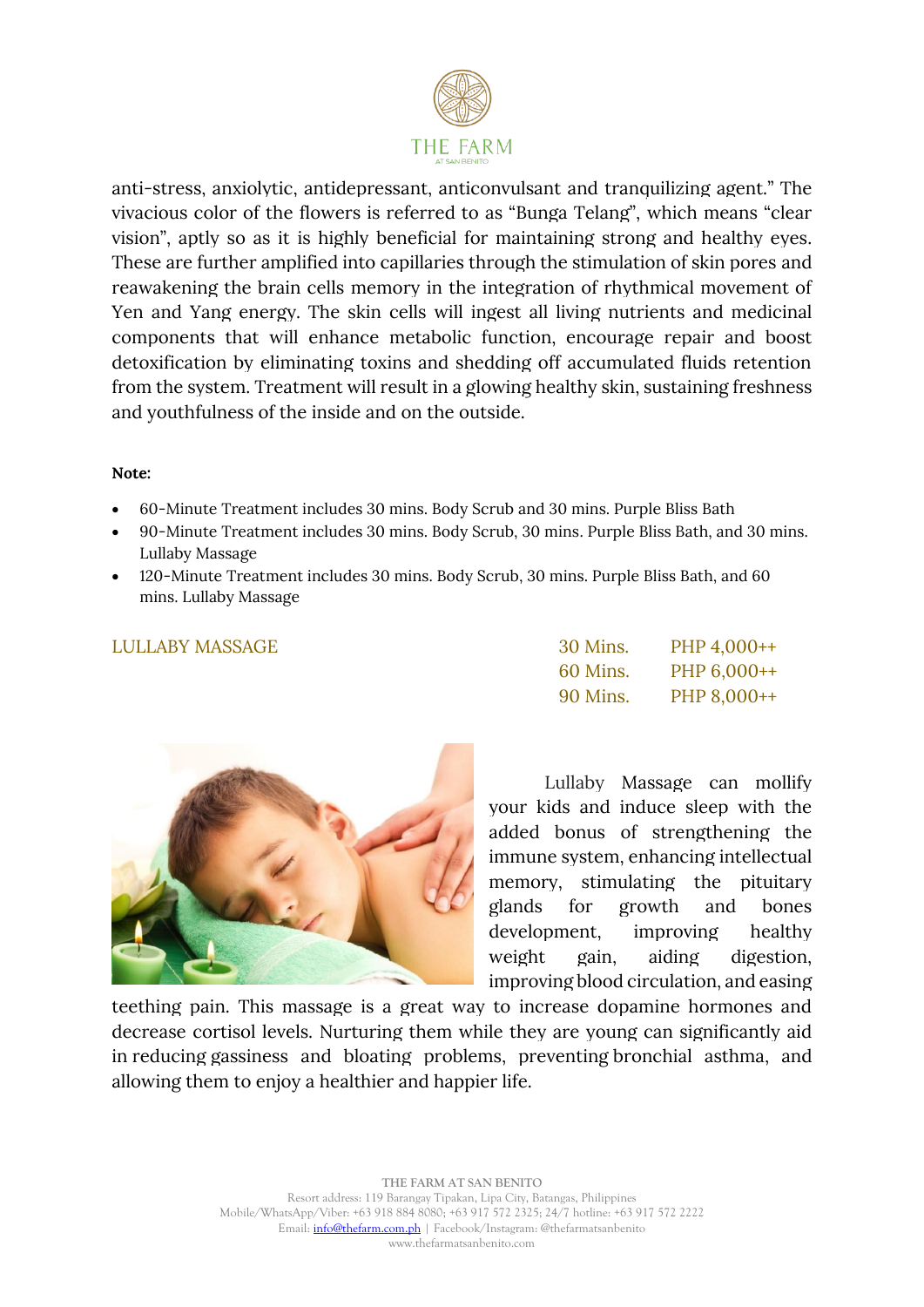

*Infant Massage*

HILOT MUSMOS 60 Mins. PHP 6,000++



With the level of stress nowadays, even the energy of innocent newborns babies/toddlers are affected. This infant massage improves immune function, enhances development of nervous system, stimulates healthy growth and development, reduces stress hormone and releases of oxytocin, or the happiness hormone. With our pure intention and expertise in transmitting

healing energy, we will be happy to let them experience this unique lullaby relaxation. It is never too early nor too late to begin massage. Whether your baby is a newborn or several years old, massage can bring immediate and lasting results.

### **ACOUA KIDS THERAPY**

| 60 Mins.  | PHP 6,000++  |
|-----------|--------------|
| 90 Mins.  | PHP 8,000++  |
| 120 Mins. | PHP 10,000++ |



Aqua Kids Therapy can be fun for children. If they don't have a fear of water, they may see the Aqua sessions as a fun treatment while improving their motor skills, decrease social anxiety, increase confidence, happier and more functional life. Being in Aqua Sanctuary can have a feeling of recreational activity and the benefits of boosting their immunity,

clearing respiratory system, building stronger muscles and improving social interaction. Aqua treatment is a great alternative to enhance their strength, range of motion/flexibility, balance, coordination and endurance. The buoyancy of the water supports reduces human body weight and allows children to move effortlessly.

*\*This therapy is recommended only for children 7 years old and above.*

| <b>60 MINUTES</b>          | 90 MINUTES                 | <b>120 MINUTES</b>         |
|----------------------------|----------------------------|----------------------------|
| <b>INCLUSIONS</b>          | <b>INCLUSIONS</b>          | <b>INCLUSION</b>           |
| <b>Pressure Pools</b>      | <b>Pressure Pools</b>      | <b>Pressure Pools</b>      |
| <b>Vichy Shower</b>        | <b>Vichy Shower</b>        | <b>Vichy Shower</b>        |
| <b>Sensory Deprivation</b> | <b>Sensory Deprivation</b> | <b>Sensory Deprivation</b> |
| Pod                        | Pod                        | Pod                        |
| <b>Cold Bucket Shower</b>  | <b>Cold Bucket Shower</b>  | <b>Cold Bucket Shower</b>  |

**THE FARM AT SAN BENITO**

Resort address: 119 Barangay Tipakan, Lipa City, Batangas, Philippines Mobile/WhatsApp/Viber: +63 918 884 8080; +63 917 572 2325; 24/7 hotline: +63 917 572 2222 Email: [info@thefarm.com.ph](mailto:info@thefarm.com.ph) | Facebook/Instagram: @thefarmatsanbenito www.thefarmatsanbenito.com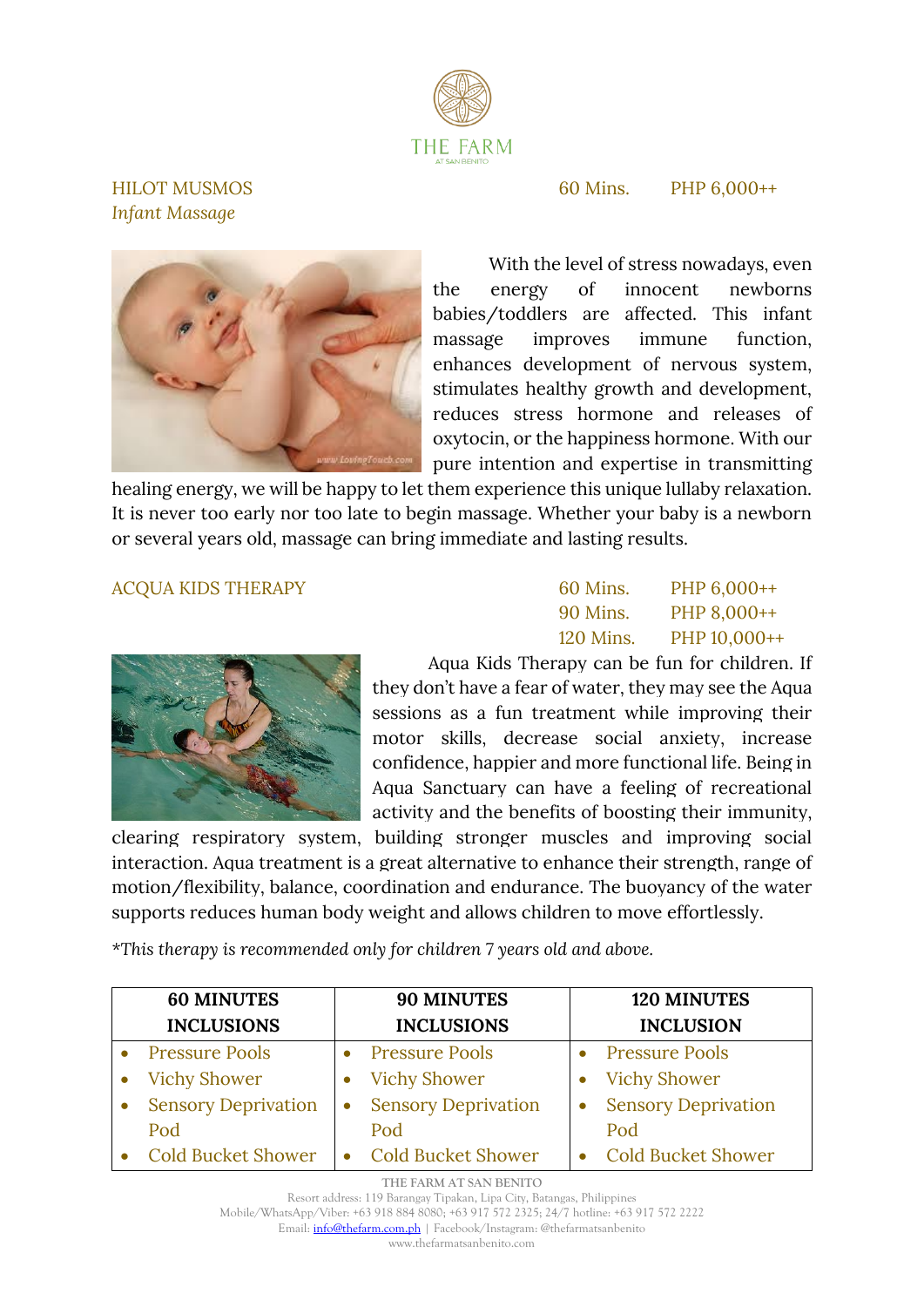

| Thermal Foot | $\bullet$ Blind Shower therapy $\bullet$ Blind Shower therapy |                   |
|--------------|---------------------------------------------------------------|-------------------|
| Massage      | • Thermal Foot Massage   • Kneipp Therapy                     |                   |
|              |                                                               | • Lullaby Massage |

## TEENAGE EARTH FACIAL CARE 90 Mins. PHP 8,000++ *Earth Bentonite and Aloe Vera Mask*



We're now painfully aware of the negative effects of pollution and free radicals on the skin. Teenage facial is scientific formulation using earth mask as a powerhouse skin pore-cleansing. When activated with liquid, it acts like a magnet and a sponge, binding to and sopping up positively charged impurities such as heavy metals, excess

sebum, and bacteria. It pulls pollutants and 'sludge' out of the skin. Earth facial care is a teenage skincare detoxifier and purifies pores on not only your face but your whole body because it will amplify the healing benefits to your liver, kidneys, and addressing the imbalance function of the body. This mineral-rich earth facial does more than eliminate impurities. After it does its job detoxifying, it infuses skin with minerals, including calcium, magnesium, potassium, and silicon. Taking quality time, sloughing away dead skin cells, will gently buffs away dry, flaky skin, leaving your complexion softer, smoother, and healthier.

## KIDDIE AND TEENS ROSY GLOW FACIAL 90 Mins. PHP 8,000++ *Red Glow and Aloe Vera Mask*



Rosy glow facial contains some of the active compounds that are beneficial to eliminate the toxins that may result in acne, from our efficiently as a natural detoxification, blood purifier, by eliminating toxins and provide an instant skin glow. Its benefits for the skin are mainly attributed to the vitamin C content that prevent skin pigmentation and thereby providing

skin brightening and fairer complexion. Rosy glow treatment also rich source of iron, phosphorus and protein, which in unison give you a healthy and pinkish skin. It has antioxidant, antibacterial and anti-inflammatory properties. The beta carotene and the duo of vitamin C, and E, which aids in the regeneration of skin cells. With this wholesome package of antioxidants, it helps to maintain the skin and hair health long lasting free wrinkles beautiful skin. Minerals such as selenium, zinc, and copper are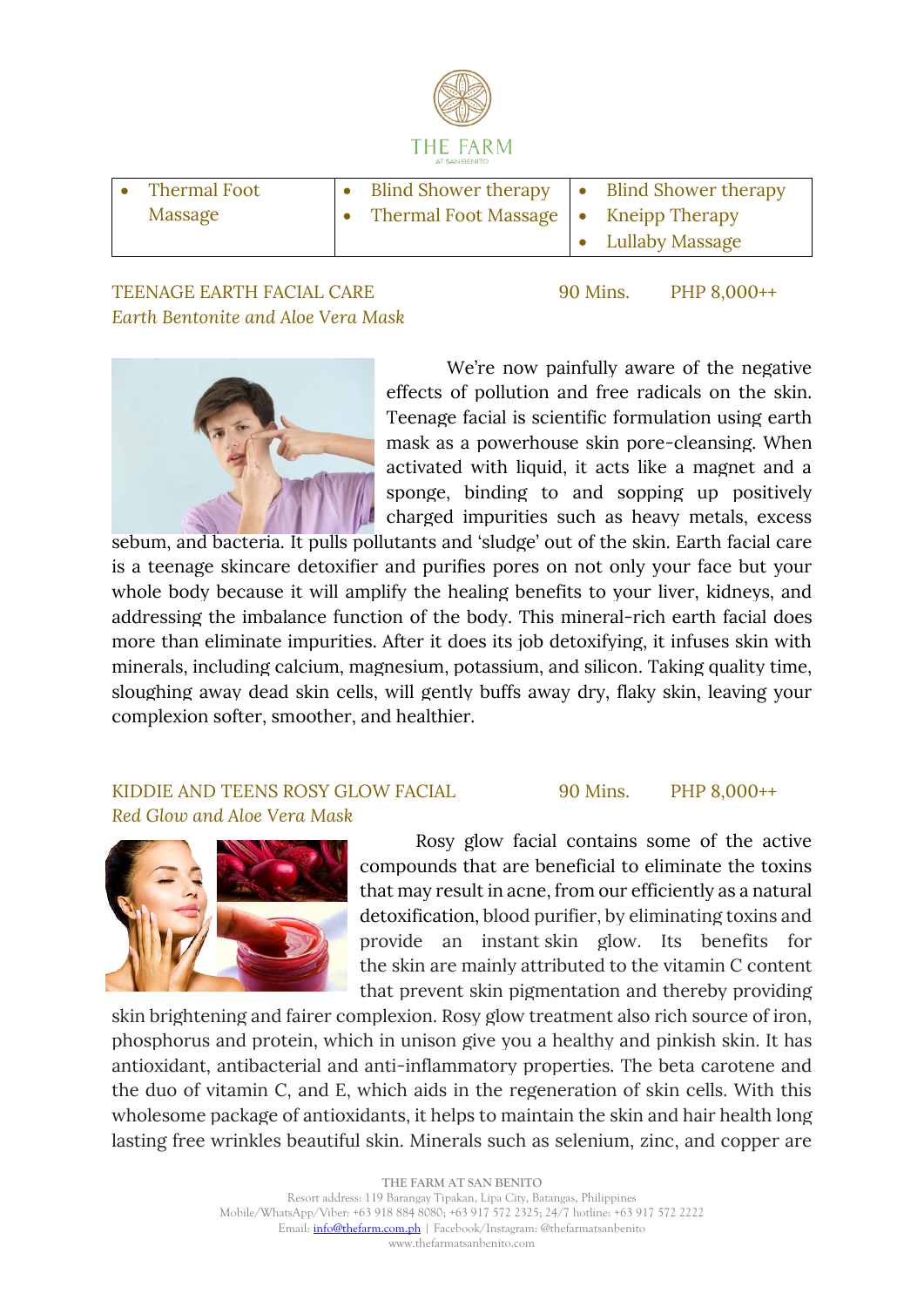

beneficial to maintain skin radiance. Rosy glow facial is rich in all of these minerals and applying as a living facial mask certainly benefits to attain a natural glow.

## HAPPY FEET ENZYMES GLOW FOOT SCRUBS 90 Mins. PHP 8,000++ *Moringa and Papaya Sap, Meat and Seeds*



This foot scrubs contains rejuvenating enzymes that Promote Healthy Skin- thoroughly exfoliates rough skin on the feet, leaving feet velvety Soft & Renewed - No Parabens, No Silicones, No Sulfates - For All Skin Types and perfect key component for kids and teenage lads and lassies. We're always on the scientific benefits and evidence and proven result using natural

ingredients which effectively work wonders on our skin and Papaya sap, meat, and seeds with the Moringa as the miracle tree of life now became our favorite new discovery. Not only a superfood rich in antioxidants and nutrients, it is also a wonderful source of Vitamin B and C and is naturally rich in Alpha-Hydroxyl Acids (AHAs) all of which are essential for glowing, healthy skin. If you long for a radiant, litfrom-within complexion, Moringa and Papaya may just be the skincare key ingredient you have been waiting for. We have curated an edit of our favorite living enzyme products to promote healthy, youthful-looking skin.

## KIDDIE MANICURE AND PEDICURE 90 Mins. PHP 8,000++ *Warm Coconut Milk, Epsom Salt & Fuller Clay*

Scrubs to remove dead skin cells, soften calluses and cleanse your body of built-up toxins like aluminum, mercury, and lead through foot zooning stimulation and reflexes points associated in the function of internal organs. One of the bestknown ways to leach heavy metals from the body is through the skin, submerged in as a foot bath. The sulphates in Epsom salt help flush out toxins and heavy metals. The process is called reverse osmosis, and it literally pulls toxins out of your body. The Coconut milk, Epsom salt and Fuller clay help your gut absorb more nutrients by increasing the flora in your intestines. Warm

Foot Milk baths soaking, have been part of beauty and skin cell rejuvenation rituals for centuries. Cleopatra famously bathed in sour milk to improve her skin texture. Coco milk foot bath or body bath considered a 'miracle liquid' as "it may help protect the body from infections. This milk can actually work wonders for your skin, hair and even overall health. Coconut milk is packed with vitamins C, E, B1, B3, B5, and